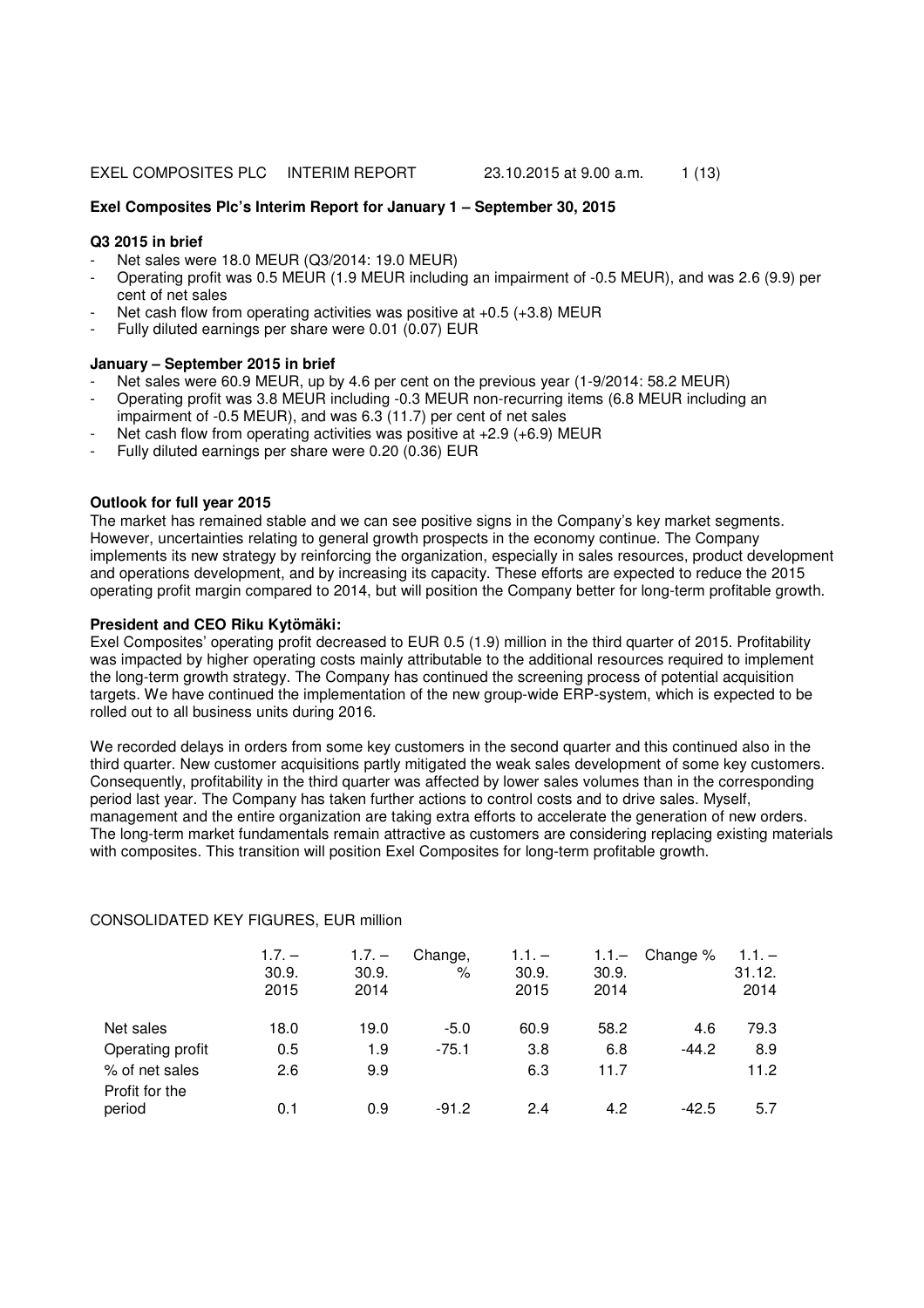| Shareholders'                                                 |        |        |        |        |        |        |        |
|---------------------------------------------------------------|--------|--------|--------|--------|--------|--------|--------|
| equity<br>Net interest-                                       | 29.9   | 28.6   | 4.7    | 29.9   | 28.6   | 4.7    | 29.7   |
| bearing liabilities<br>Capital                                | $-0.4$ | $-1.0$ | 65.0   | $-0.4$ | $-1.0$ | 65.0   | $-2.6$ |
| employed<br>Return on equity,                                 | 38.0   | 38.4   | $-0.9$ | 38.0   | 38.4   | $-0.9$ | 35.3   |
| %<br>Return on capital                                        | 1.0    | 12.8   |        | 10.9   | 22.0   |        | 21.7   |
| employed, %                                                   | 4.8    | 19.5   |        | 13.8   | 24.7   |        | 25.2   |
| Equity ratio, %                                               | 56.2   | 53.1   |        | 56.2   | 53.1   |        | 56.9   |
| Net gearing, %                                                | $-1.2$ | $-3.5$ |        | $-1.2$ | $-3.5$ |        | $-8.7$ |
| Earnings per<br>share, EUR<br>Earnings per<br>share, diluted, | 0.01   | 0.07   |        | 0.20   | 0.36   |        | 0.48   |
| <b>EUR</b><br>Equity per share,                               | 0.01   | 0.07   |        | 0.20   | 0.36   |        | 0.48   |
| <b>EUR</b>                                                    | 2.51   | 2.40   |        | 2.51   | 2.40   |        | 2.50   |

# **Order intake and order backlog July – September 2015**

Order intake in the third quarter of 2015 decreased to EUR 18.7 (20.8) from the corresponding period in 2014. The Group's order backlog on 30 September 2015 was EUR 14.3 (15.7) million.

#### **Sales review July – September 2015**

Group net sales decreased by 5.0 per cent to EUR 18.0 (19.0) million compared to the corresponding period in 2014.

Net sales decreased in the largest region, Europe, by 10.3 per cent compared to the corresponding period in 2014. Net sales in the APAC region increased by 28.6 per cent. Net sales in the region Rest of the world decreased by 16.7 per cent compared to the corresponding period in 2014.

Net sales of Industrial applications decreased by 9.2 per cent to EUR 9.8 million from EUR 10.8 million in the corresponding period in 2014. Net sales of Construction and Infrastructure applications were up by 6.3 per cent to EUR 4.7 (4.3) million compared to the corresponding period in 2014. Net sales of Other applications decreased by 6.0 per cent to EUR 3.6 (3.9) million compared to the corresponding period in 2014.

# **Order intake January – September 2015**

Order intake decreased by 1.6 per cent to EUR 62.9 (63.9) million compared to the corresponding period in 2014.

# **Sales review January – September 2015**

Group net sales increased by 4.6 per cent from the corresponding period in 2014 from EUR 58.2 million to EUR 60.9 million.

Net sales increased in Europe and APAC and decreased in the region Rest of the world in January – September 2015. In the largest region, Europe, net sales increased by 1.9 per cent compared to the corresponding period in 2014. Net sales in the APAC region increased by 32.1 per cent and in the region Rest of the world net sales decreased by 36.4 per cent compared to the corresponding period in 2014.

Net sales of Industrial applications increased by 7.2 per cent to EUR 36.2 million from EUR 33.8 million in the corresponding period in 2014. Net sales of Construction and Infrastructure applications were up by 8.1 per cent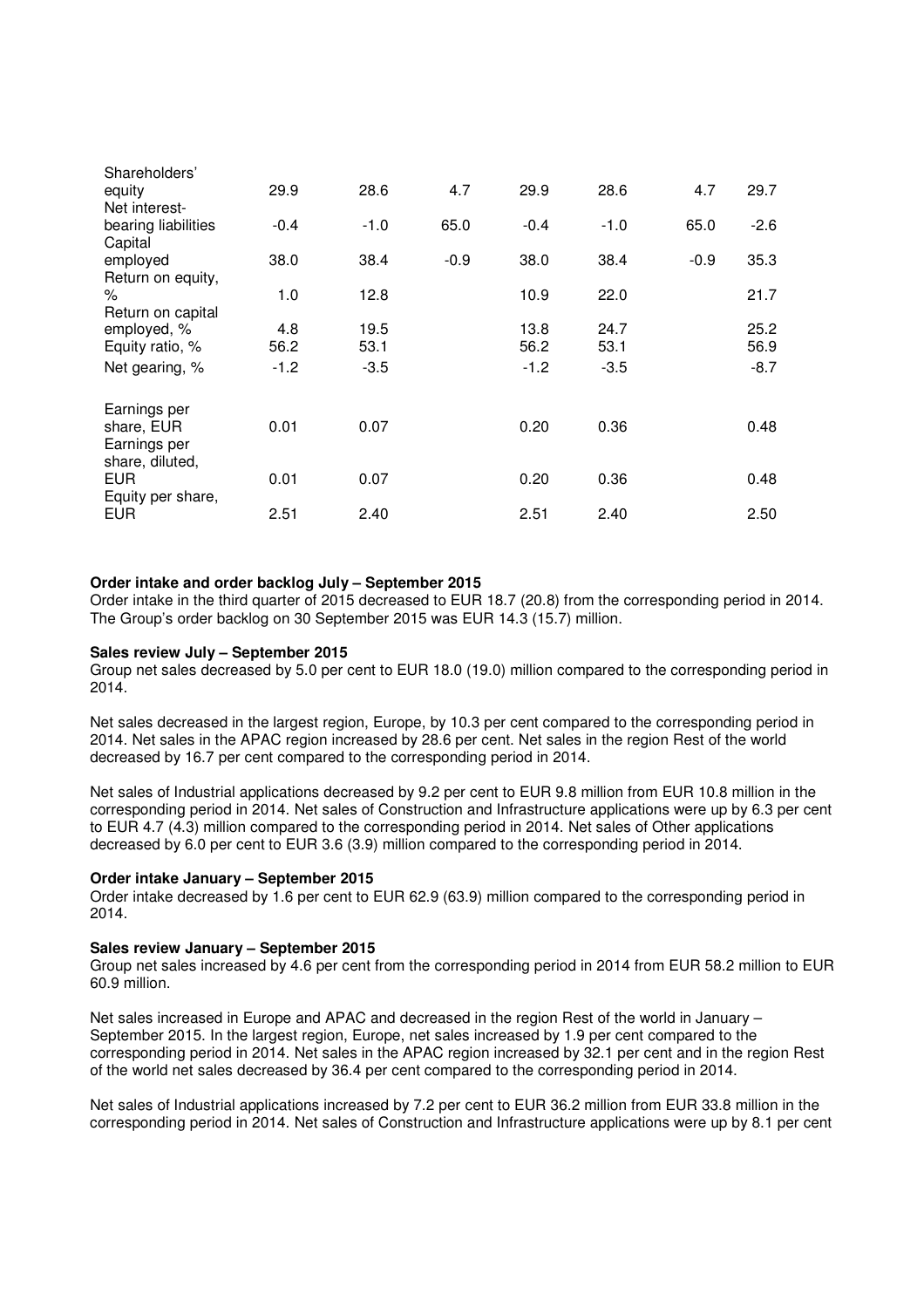to EUR 13.9 (12.8) million compared to the corresponding period in 2014. Net sales of Other applications decreased by 6.9 per cent to EUR 10.8 (11.6) million compared to the corresponding period in 2014.

# **Net sales by Region**

| <b>MEUR</b>   | $1.7. -$<br>30.9.<br>2015 | $1.7. -$<br>30.9.<br>2014 | Change,<br>% | $1.1. -$<br>30.9.<br>2015 | $1.1. -$<br>30.9.<br>2014 | Change,<br>% | $1.1. -$<br>31.12.<br>2014 |
|---------------|---------------------------|---------------------------|--------------|---------------------------|---------------------------|--------------|----------------------------|
| Europe        | 14.0                      | 15.6                      | $-10.3$      | 48.8                      | 47.9                      | 1.9          | 64.6                       |
| <b>APAC</b>   | 3.6                       | 2.8                       | 28.6         | 10.7                      | 8.1                       | 32.1         | 11.8                       |
| Rest of world | 0.5                       | 0.6                       | $-16.7$      | 1.4                       | 2.2                       | $-36.4$      | 2.9                        |
| Total         | 18.0                      | 19.0                      | $-5.0$       | 60.9                      | 58.2                      | 4.6          | 79.3                       |

# **Net sales by Customer Industry**

| <b>MEUR</b>                                      | $1.7. -$<br>30.9.<br>2015 | $1.7. -$<br>30.9.<br>2014 | Change,<br>% | $1.1. -$<br>30.9.<br>2015 | $1.1 -$<br>30.9.<br>2014 | Change,<br>% | $1.1. -$<br>31.12.<br>2014 |
|--------------------------------------------------|---------------------------|---------------------------|--------------|---------------------------|--------------------------|--------------|----------------------------|
| Construction and<br>infrastructure<br>Industrial | 4.7                       | 4.3                       | 6.3          | 13.9                      | 12.8                     | 8.1          | 17.4                       |
| applications                                     | 9.8                       | 10.8                      | $-9.2$       | 36.2                      | 33.8                     | 7.2          | 47.5                       |
| Other applications                               | 3.6                       | 3.9                       | $-6.0$       | 10.8                      | 11.6                     | $-6.9$       | 14.3                       |
| Total                                            | 18.0                      | 19.0                      | $-5.0$       | 60.9                      | 58.2                     | 4.6          | 79.3                       |

#### **Financial performance**

## **July – September 2015**

The Group's operating profit decreased to EUR 0.5 million (EUR 1.9 million after impairment of EUR -0.5 million) and was 2.6 (9.9) per cent of net sales. Profitability was impacted by higher operational costs due to increased resources relating to the implementation of the long-term growth strategy. Profitability was also affected by lower than expected volumes resulting from delayed orders from some customers.

## **January – September 2015**

The Group's operating profit in January – September 2015 decreased to EUR 3.8 million including EUR -0.3 million non-recurring items (EUR 6.8 million after impairment of EUR -0.5 million) and was 6.3 (11.7) per cent of net sales. Non-recurring items amounting to EUR -0.3 million relate to M&A screening costs.

The profitability of the Australian unit has improved compared to the corresponding period last year, but is not yet at a satisfactory level. Corrective actions are ongoing. The focus is on generating more sales.

The Group's net financial items during the period under review were EUR -0.3 (-0.4) million. The Group's profit before taxes was EUR 3.5 (6.5) million and profit after taxes EUR 2.4 (4.2) million.

#### **Financial position**

Net cash flow from operating activities in January – September 2015 was positive at EUR +2.9 (+6.9) million. Cash flow before financing, but after capital expenditure, amounted to EUR 0.1 (4.4) million. The capital expenditure on fixed assets amounted to EUR 2.8 (2.4) million. Capital expenditure was financed with cash flow from business operations. At the end of the period under review, the Group's liquid assets stood at EUR 8.5 (10.8) million.

The Group's consolidated total assets at the end of the third quarter were EUR 53.4 (53.8) million. Interest-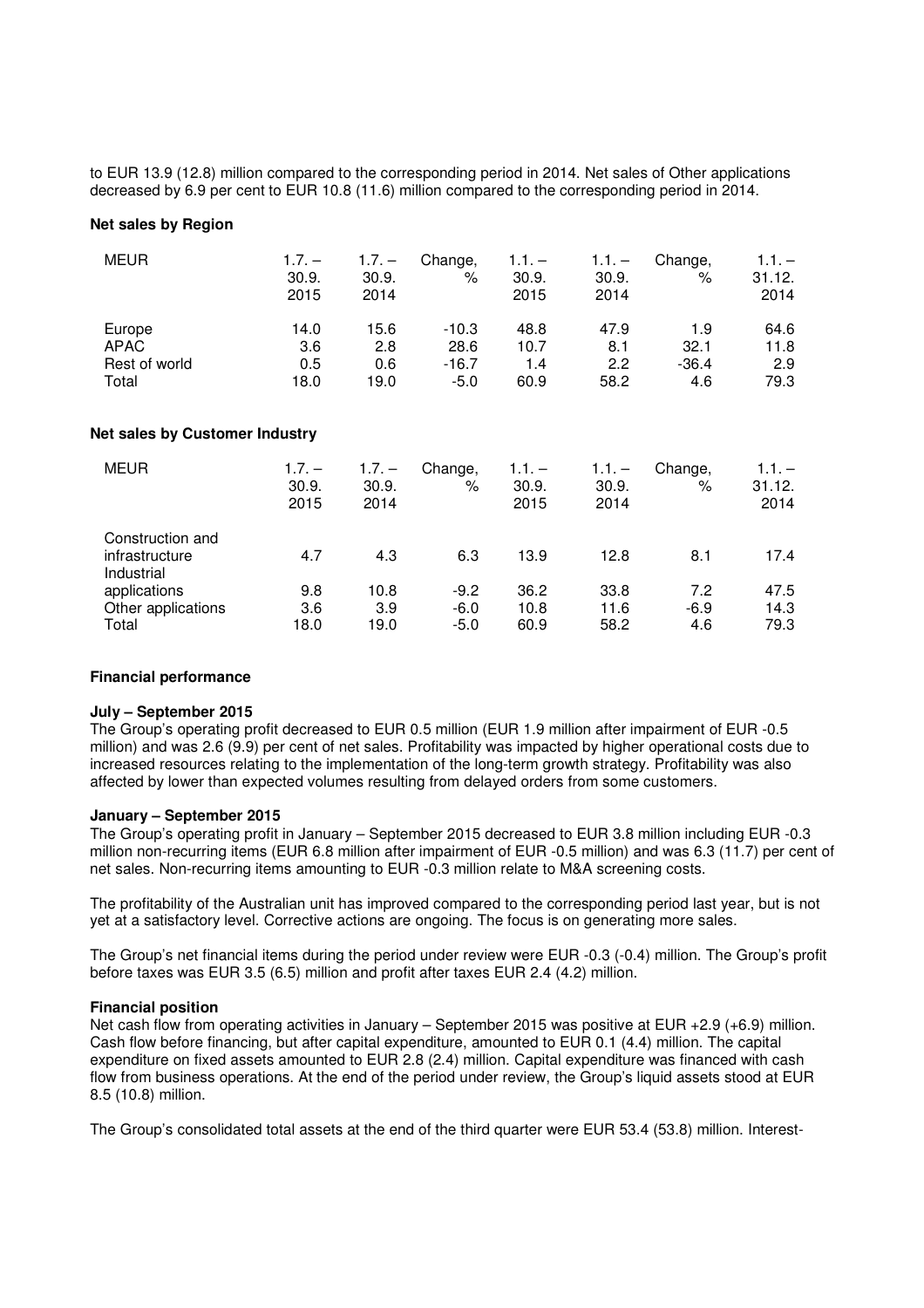bearing liabilities amounted to EUR 8.2 (9.8) million. Net interest-bearing liabilities were EUR -0.4 (-1.0) million.

Equity at the end of the third quarter was EUR 29.9 (28.6) million and equity ratio 56.2 (53.1) per cent. The net gearing ratio was -1.2 (-3.5) per cent.

Fully diluted total earnings per share were EUR 0.20 (0.36). Return on capital employed was 13.8 (24.7) per cent. Return on equity was 10.9 (22.0) per cent.

#### **Business development and strategy implementation**

The Company has continued the screening process of potential acquisition targets. We have continued the implementation of the new group-wide ERP-system, which is expected to be rolled out to all business units during 2016.

## **Research and development**

Research and development costs totaled EUR 1.4 (1.3) million in January – September 2015, representing 2.2 (2.2) per cent of net sales. The main projects were connected with the development of new products and customer applications.

## **Shares and share performance**

Exel Composites' share is listed in the Small Cap segment of the NASDAQ OMX Helsinki Ltd. in the Industrials sector.

At the end of September 2015, Exel Composites' share capital was EUR 2,141,431.74 and the number of shares was 11,896,843 each having the counter-book value of EUR 0.18. There were no changes in the share capital during the period under review. There is only one class of shares and all shares are freely assignable under Finnish law.

Exel Composites did not hold any of its own shares during the period under review.

During the period under review the highest share price quoted was EUR 9.85 (8.17) and the lowest EUR 6.56 (5.56). The share price closed at EUR 6.64 (7.79). The average share price during the period under review was EUR 8.90 (6.31).

A total of 2,168,132 (5,455,363) shares were traded during the period under review, which represents 18.2 (45.9) per cent of the average number of shares. On 30 September 2015, Exel Composites' market capitalization was EUR 79.0 (92.7) million.

#### **Shareholders and disclosures**

Exel Composites had a total of 3,011 (2,666) shareholders on 30 September 2015. Information on Exel Composites' shareholders is available on the Company website at www.exelcomposites.com.

Exel Composites did not receive any flagging announcements during the third quarter of 2015.

#### **Significant related-party transactions**

Exel Composites' permanent public insiders include Exel Composites' Board members, the President and CEO and the members of the Group Management Team. No significant related-party transactions were conducted by the Group or the permanent insiders during the period under review.

#### **Organization and personnel**

The number of employees on 30 September 2015 was 495 (442), of whom 213 (205) worked in Finland and 282 (237) in other countries. The average number of personnel in January – September 2015 was 500 (427).

# **Health, safety and environment**

Special attention is given to occupational health and safety also in 2015. The Group is rolling out the Occupational Health and Safety Management System OHSAS 18001 over all sites.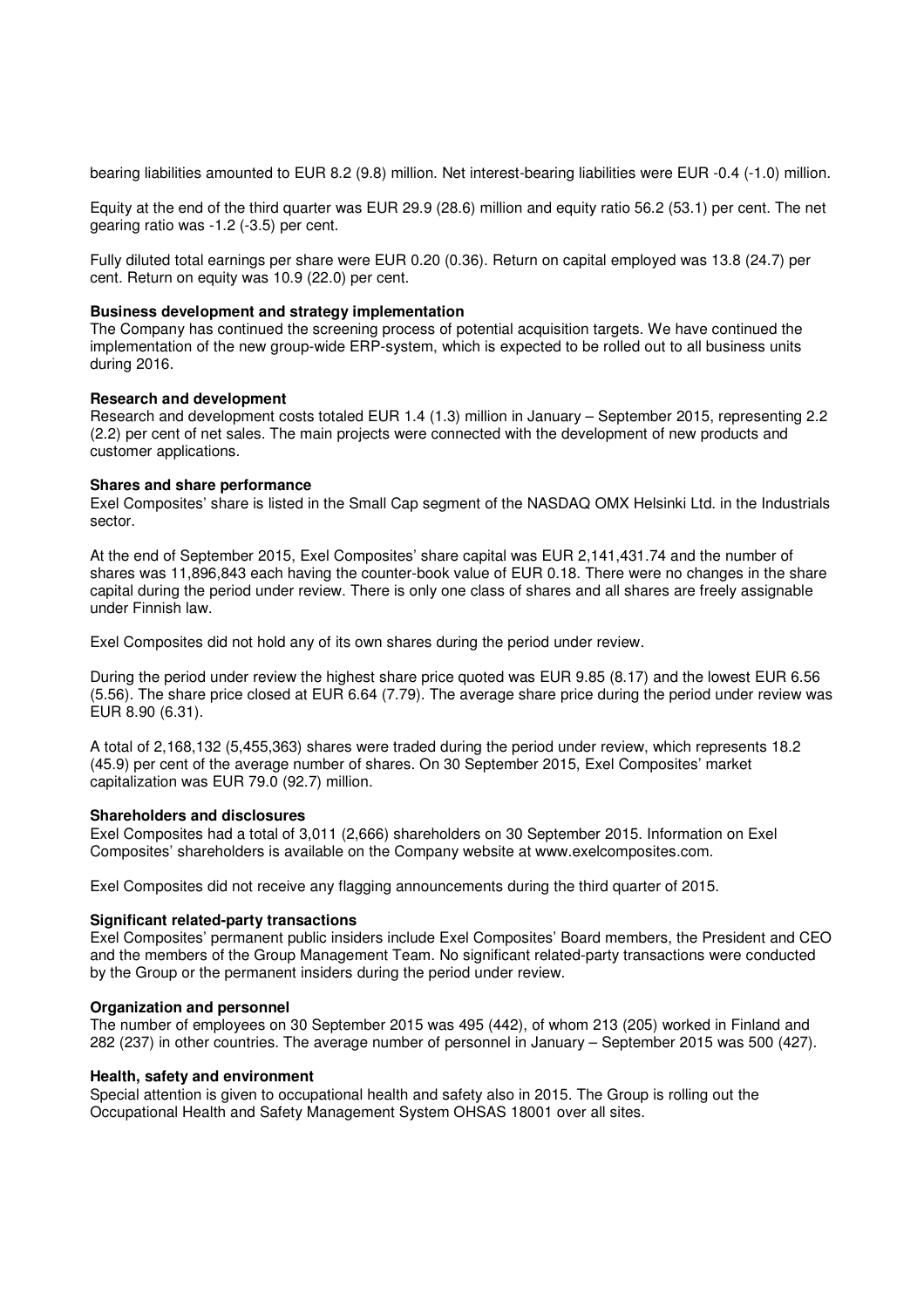## **Major near-term risks and uncertainties**

The Company has added resources to pursue the long-term growth strategy. As a result, the operating cost level has increased. The most significant near-term business risk relates to the possibility of sales growth not materializing according to forecast and the resulting negative impact to the profitability of the Company. In addition, the general economic development, government regulations and financial crisis in the Euro area remain risks for Exel Composites. The profitability of the Australian operations is not satisfying despite the implemented turnaround measures. Further corrective actions and restructuring costs can have an impact on the profitability.

Raw material prices, energy cost and other cost increases may continue to put pressure on profitability. The new European Community's anti-dumping tariffs imposed on Chinese glass fiber may have a negative effect on the result in terms of increased raw material prices. Currency rate changes, price competition and alternative competing materials may also have a negative effect on the result. The availability and cost of financing may continue to have an effect on the demand and increase the risk of credit losses.

## **Outlook for full year 2015**

The market has remained stable and we can see positive signs in the Company's key market segments. However, uncertainties relating to general growth prospects in the economy continue. The Company implements its new strategy by reinforcing the organization, especially in sales resources, product development and operations development, and by increasing its capacity. These efforts are expected to reduce the 2015 operating profit margin compared to 2014, but will position the Company better for long-term profitable growth.

## **Financial results briefing**

Exel Composites will hold a financial results briefing regarding the interim report today 23 October 2015 at 12.30 p.m. at Scandic Hotel Simonkenttä's Tapiola meeting room at the address of Simonkatu 9, Helsinki, Finland.

## **Forward-looking statements**

Certain statements in this report, which are not historical facts, including, without limitation, those regarding expectations for general economic development and market situation; regarding customer industry profitability and investment willingness; regarding Company growth, development and profitability; regarding cost savings; regarding fluctuations in exchange rates and interest levels; regarding the success of pending and future acquisitions and restructurings; and statements preceded by "believes," "expects," "anticipates," "foresees" or similar expressions are forward-looking statements.

These statements are based on current expectations and currently known facts. Therefore, they involve risks and uncertainties that may cause actual results to differ materially from results currently expected by the Company.

Other unknown or unpredictable factors or underlying assumptions subsequently proving to be incorrect could cause actual results to differ materially from those in the forward-looking statements. Exel Composites does not undertake any obligation to publicly update or revise forward-looking statements, whether as a result of new information, future events or otherwise, except to the extent legally required.

Vantaa, 23 October 2015

Board of Directors of Exel Composites Plc

# **For further information, please contact:**

Mr. Riku Kytömäki, President and CEO tel. +358 50 511 8288, or email riku.kytomaki@exelcomposites.com Mr. Mikko Kettunen, CFO tel. +358 50 3477 462, or email mikko.kettunen@exelcomposites.com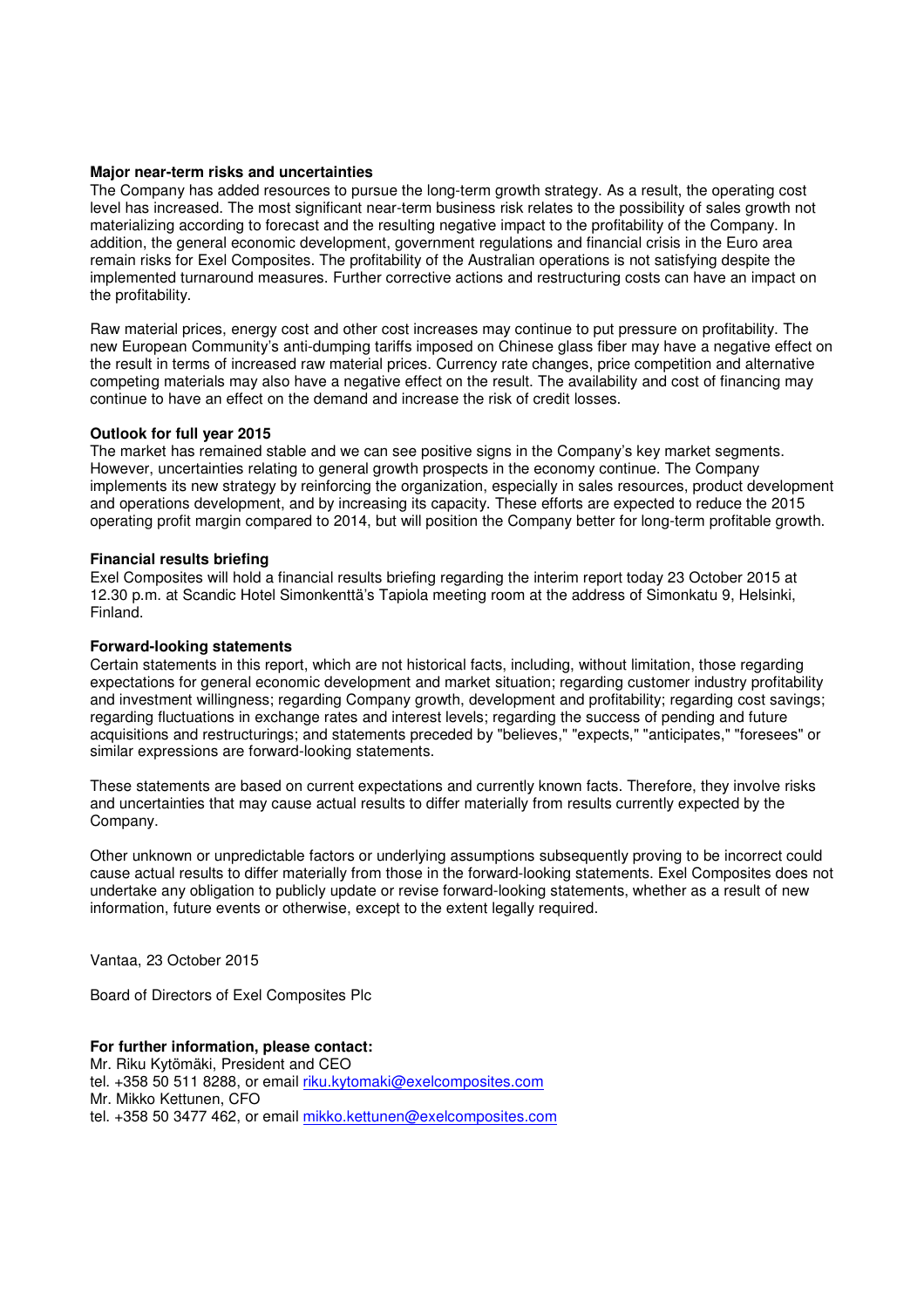#### **Distribution**  NASDAQ OMX Helsinki Ltd. Main news media www.exelcomposites.com

# **Exel Composites in brief**

Exel Composites (www.exelcomposites.com) is a leading composite technology company that designs, manufactures and markets composite products and solutions for demanding applications. Exel Composites provides superior customer experience through continuous innovation, world-class operations and long-term partnerships.

The core of the operations is based on own, internally developed composite technology, product range based on it and strong market position in selected segments with a strong quality and brand image. Profitable growth is pursued by a relentless search for new applications and development in co-operation with customers. The personnel's expertise and high level of technology play a major role in Exel Composites' operations.

# Exel Composites Plc share is listed in NASDAQ OMX Helsinki Ltd.

# **Summary of Financial Statements and notes to the Financial Statements 1 January – 30 September 2015**

## **Accounting principles:**

This Interim Report has been prepared in accordance with IAS 34, Interim Financial Reporting. The same accounting policies have been followed as in the previous Financial Statements.

Preparation of financial statements in accordance with the IFRS standards requires Exel Composites' management to make estimates and assumptions that have an effect on the amount of assets and liabilities on the balance sheet at the closing date as well as the amounts of income and expenses for the financial period. In addition, the management must exercise its judgement regarding the application of accounting policies. Since the estimates and assumptions are based on the views at the date of the Financial Statements, they include risks and uncertainties. The actual results may differ from the estimates and assumptions.

The amounts presented in the income statement and balance sheet are Group figures. The amounts presented in the release are rounded, so the sum of individual figures may differ from the sum reported.

The interim report is unaudited.

| <b>EUR</b><br>thousand                | $1.7. -$<br>30.9.<br>2015 | $1.7. -$<br>30.9.<br>2014 | Change,<br>$\%$ | $1.1. -$<br>30.9.<br>2015 | $1.1. -$<br>30.9.<br>2014 | Change,<br>% | $1.1. -$<br>31.12<br>2014 |
|---------------------------------------|---------------------------|---------------------------|-----------------|---------------------------|---------------------------|--------------|---------------------------|
| Net sales                             | 18,006                    | 18,950                    | $-5.0$          | 60,853                    | 58,182                    | 4.6          | 79,253                    |
| Materials and<br>services<br>Employee | $-6.819$                  | $-6,876$                  | 0.8             | $-22,368$                 | $-21,142$                 | $-5.8$       | $-29,134$                 |
| benefit<br>expenses<br>Depreciation   | $-6,005$                  | $-5,595$                  | $-7.3$          | $-19,188$                 | $-16.623$                 | $-15.4$      | $-22,691$                 |
| and<br>impairment                     | $-721$                    | $-1,167$                  | 38.2            | $-2,157$                  | $-2.484$                  | 13.2         | $-3,115$                  |

# CONSOLIDATED COMPREHENSIVE INCOME STATEMENT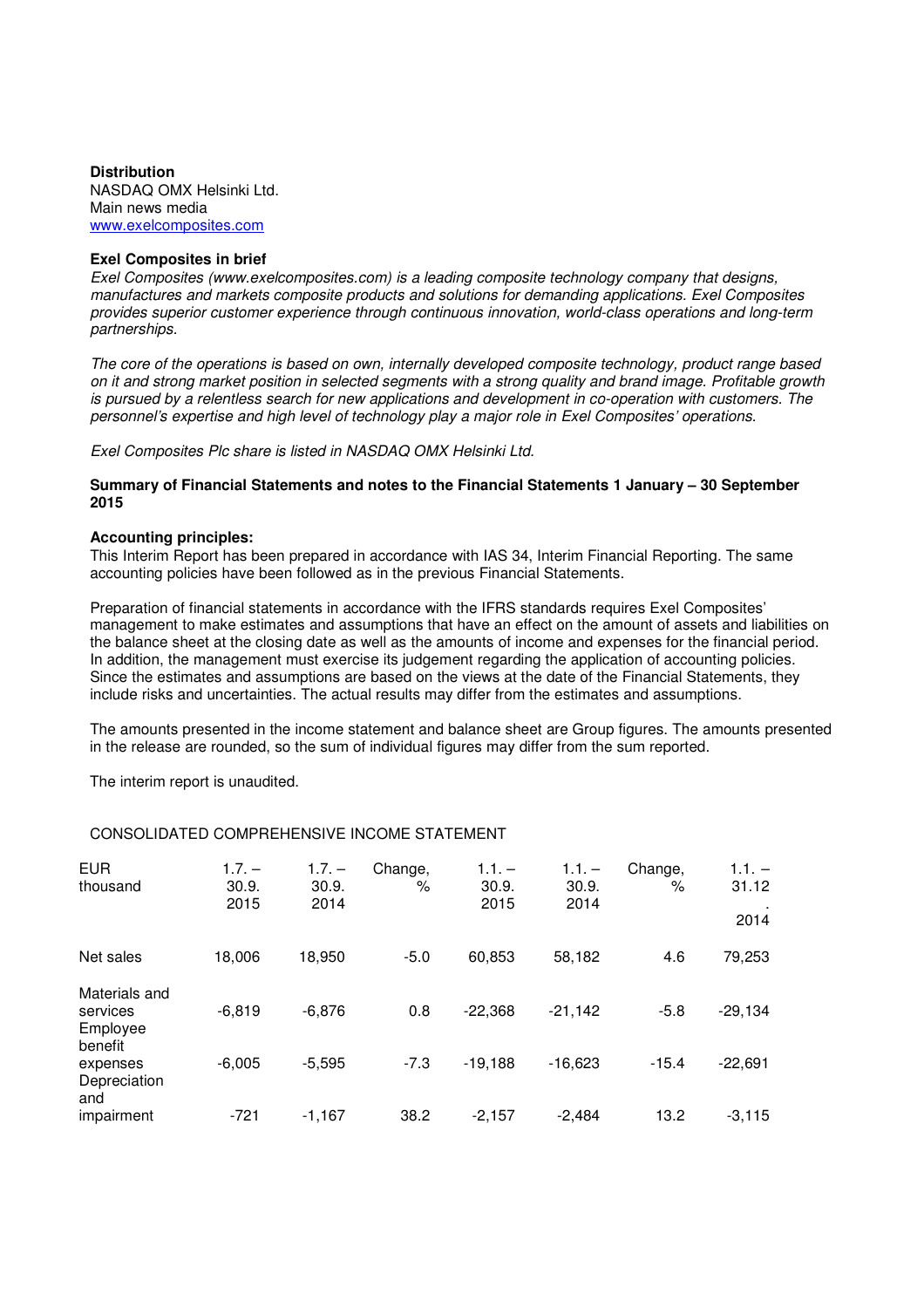| Other<br>operating<br>expenses                                                                                                                        | $-4,033$ | $-3,621$ | $-11.4$  | $-13,525$ | $-11,660$ | $-16.0$ | $-16, 133$ |
|-------------------------------------------------------------------------------------------------------------------------------------------------------|----------|----------|----------|-----------|-----------|---------|------------|
| Other                                                                                                                                                 |          |          |          |           |           |         |            |
| operating<br>income                                                                                                                                   | 38       | 185      | $-79.5$  | 190       | 545       | $-65.1$ | 707        |
| Operating<br>profit                                                                                                                                   | 466      | 1,875    | $-75.1$  | 3,805     | 6,818     | $-44.2$ | 8,887      |
| Net financial<br>items                                                                                                                                | $-209$   | $-22$    | $-850.0$ | $-324$    | $-369$    | 12.2    | $-430$     |
| Profit before<br>tax                                                                                                                                  | 257      | 1,853    | $-86.1$  | 3,481     | 6,449     | $-46.0$ | 8,457      |
| Income taxes                                                                                                                                          | $-180$   | $-962$   | 81.3     | $-1,046$  | $-2,212$  | 52.7    | $-2,754$   |
| Profit/loss for<br>the period                                                                                                                         | 78       | 891      | $-91.2$  | 2,435     | 4,237     | $-42.5$ | 5,702      |
| Other<br>comprehensiv<br>e income:                                                                                                                    |          |          |          |           |           |         |            |
| Other<br>comprehensiv<br>e income to<br>be<br>reclassified to<br>profit or loss<br>in subsequent<br>periods:                                          |          |          |          |           |           |         |            |
| Exchange<br>differences on<br>translating<br>foreign<br>operations<br>Income tax<br>relating to<br>components<br>of other<br>comprehensiv<br>e income | $-1,053$ | 552      | $-290.8$ | 116       | 1,484     | $-92.2$ | 1,370      |
| Items that will<br>not be<br>classified to<br>profit or loss                                                                                          |          |          |          |           |           |         |            |
| Defined<br>benefit plan<br>actuarial                                                                                                                  |          |          |          |           |           |         |            |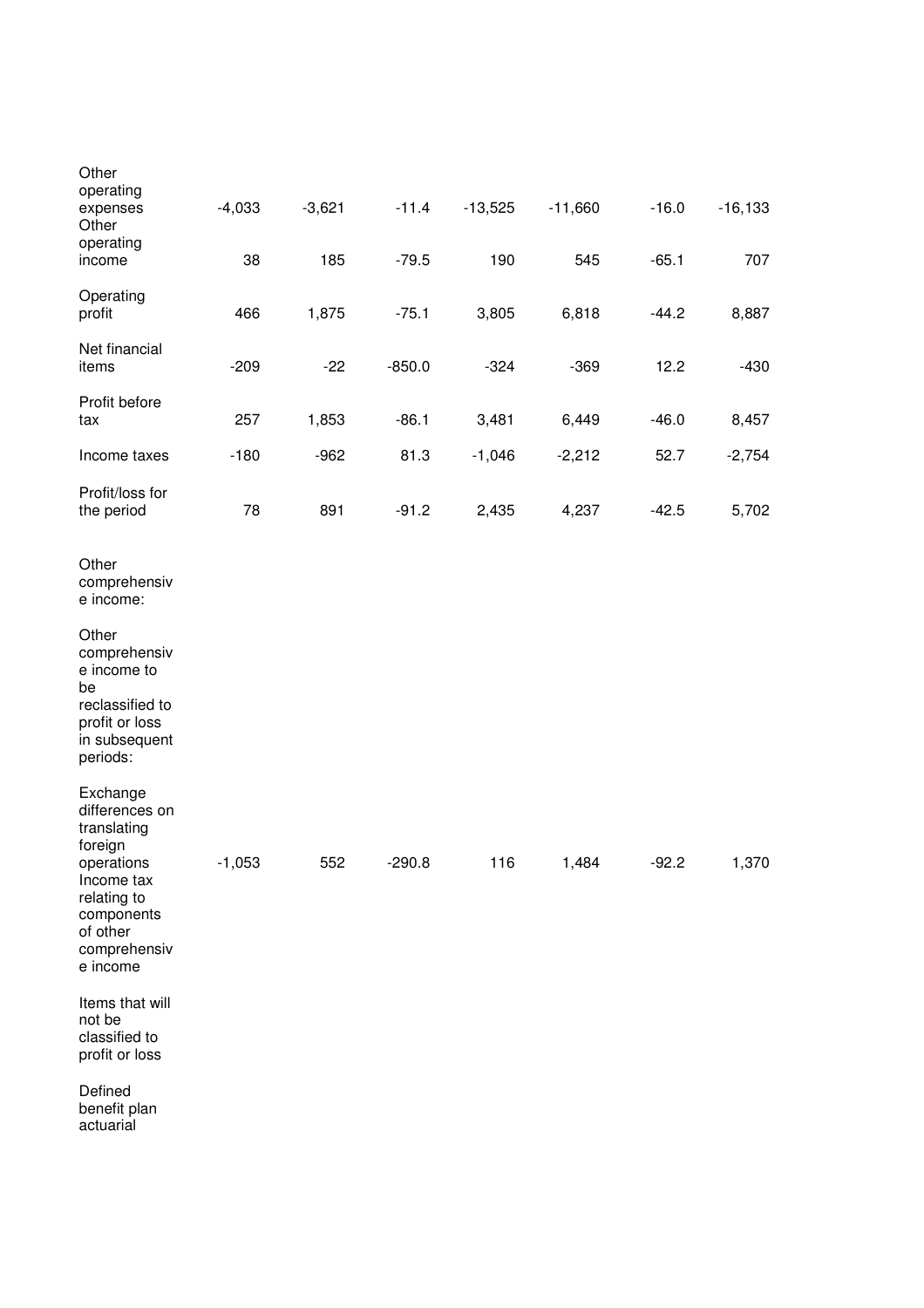| gains<br>$(+)/$ loss $(-),$<br>net tax<br>Other<br>comprehensiv<br>e income, net<br>of tax                                       | $\pmb{0}$<br>$-1,053$ | 0<br>552 | $-290.8$                                      | $\mathbf 0$<br>116 | 0<br>1,484                                    | $-92.2$                                        | $-90$<br>1,280                                |
|----------------------------------------------------------------------------------------------------------------------------------|-----------------------|----------|-----------------------------------------------|--------------------|-----------------------------------------------|------------------------------------------------|-----------------------------------------------|
|                                                                                                                                  |                       |          |                                               |                    |                                               |                                                |                                               |
| Total<br>comprehensiv<br>e income                                                                                                | $-975$                | 1,443    | $-167.6$                                      | 2,551              | 5,721                                         | $-55.4$                                        | 6,983                                         |
| Profit/loss<br>attributable to:<br><b>Equity holders</b><br>of the parent<br>company                                             | 78                    | 891      | $-91.2$                                       | 2,435              | 4,237                                         | $-42.5$                                        | 5,702                                         |
| Comprehensi<br>ve income<br>attributable to:<br><b>Equity holders</b><br>of the parent<br>company                                | $-975$                | 1,443    | $-167.6$                                      | 2,551              | 5,721                                         | $-55.4$                                        | 6,983                                         |
| Earnings per<br>share, diluted<br>and undiluted,<br><b>EUR</b>                                                                   | 0.01                  | 0.07     |                                               | 0.20               | 0.36                                          |                                                | 0.48                                          |
| CONDENSED CONSOLIDATED BALANCE SHEET                                                                                             |                       |          |                                               |                    |                                               |                                                |                                               |
| <b>EUR thousand</b>                                                                                                              |                       |          | 30.9.2015                                     |                    | 30.9.2014                                     | Change                                         | 31.12.2014                                    |
| <b>ASSETS</b><br>Non-current assets<br>Goodwill<br>Other intangible assets                                                       |                       |          | 9,165                                         | 486                | 9,873<br>634                                  | $-708$<br>$-148$                               | 9,676<br>686                                  |
| Tangible assets<br>Deferred tax assets<br>Other non-current assets                                                               |                       |          | 13,590                                        | 294<br>82          | 11,263<br>237<br>72                           | 2,327<br>57<br>10                              | 12,533<br>285<br>74                           |
| Non-current assets total                                                                                                         |                       |          | 23,617                                        |                    | 22,078                                        | 1,538                                          | 23,253                                        |
| Current assets<br>Inventories<br>Trade and other receivables<br>Cash at bank and in hand<br>Current assets total<br>Total assets |                       |          | 10,407<br>10,902<br>8,505<br>29,814<br>53,431 |                    | 9,869<br>11,001<br>10,846<br>31,716<br>53,794 | 538<br>$-99$<br>$-2,341$<br>$-1,902$<br>$-363$ | 10,034<br>10,906<br>8,218<br>29,158<br>52,411 |
| <b>EQUITY AND LIABILITIES</b>                                                                                                    |                       |          |                                               |                    |                                               |                                                |                                               |

Shareholders´ equity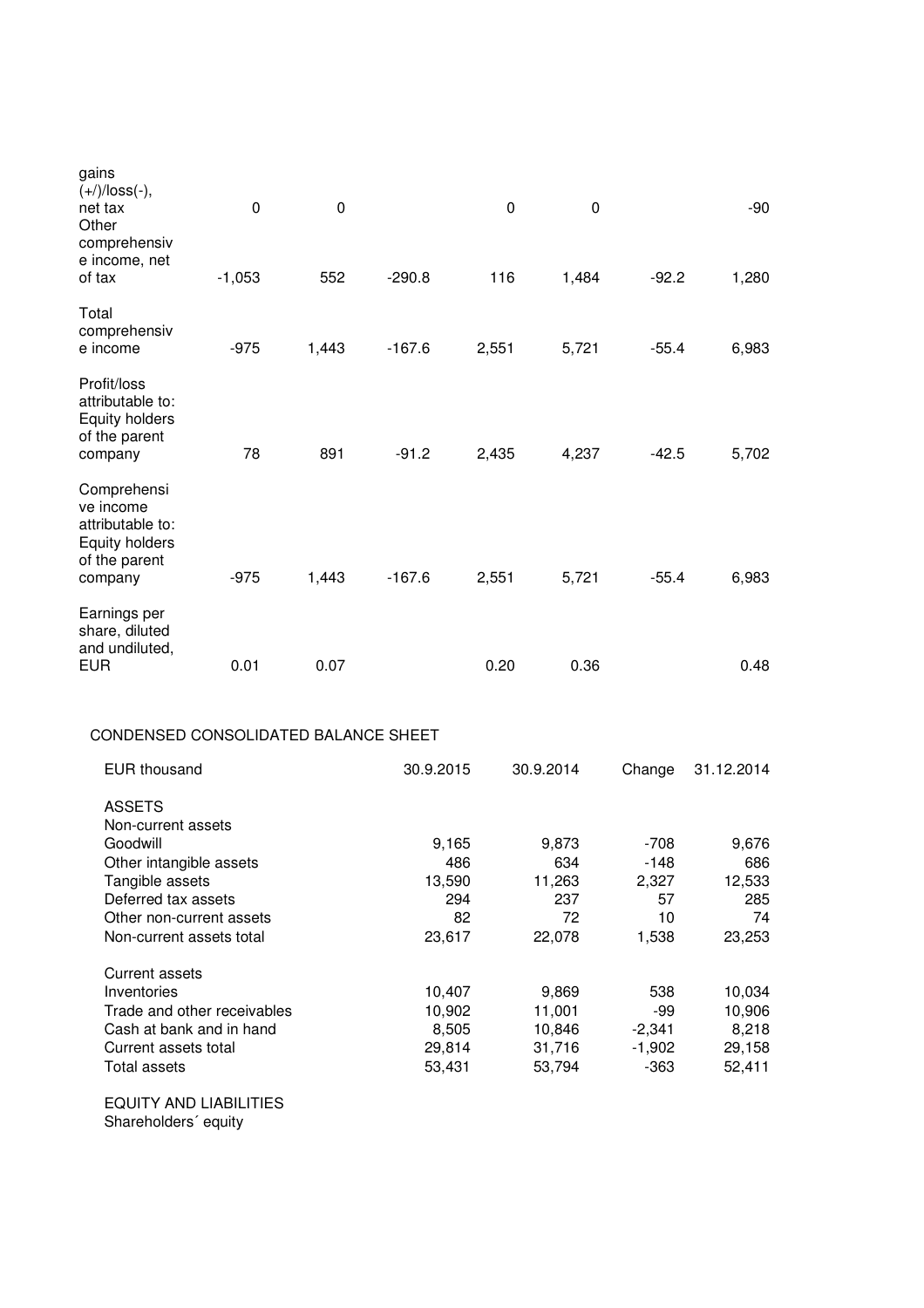| Share capital                              | 2,141  | 2,141  | 0            | 2,141  |
|--------------------------------------------|--------|--------|--------------|--------|
| Other reserves                             | 79     | 72     | 7            | 79     |
| Invested unrestricted equity fund          | 2,539  | 2,539  | 0            | 2,539  |
| <b>Translation differences</b>             | 3,650  | 3,648  | $\mathbf{2}$ | 3,534  |
| Retained earnings                          | 19,047 | 15,924 | 3,123        | 15,724 |
| Profit for the period                      | 2,435  | 4,237  | $-1,802$     | 5,702  |
| Total equity attributable to equity        |        |        |              |        |
| holders of the parent company              | 29,891 | 28,561 | 1,330        | 29,720 |
| Total equity                               | 29,891 | 28,561 | 1,330        | 29,720 |
| Non-current liabilities                    |        |        |              |        |
| Interest-bearing liabilities               | 3,629  | 4,328  | -699         | 4,623  |
| Interest-free liabilities                  | 479    | 440    | 39           | 454    |
| Deferred tax liabilities                   | 507    | 472    | 35           | 505    |
| <b>Current liabilities</b>                 |        |        |              |        |
| Interest-bearing liabilities               | 4,523  | 5,506  | -983         | 1,000  |
| Trade and other non-current<br>liabilities | 14,402 | 14,488 | -86          | 16,110 |
| <b>Total liabilities</b>                   | 23,540 | 25,233 | $-1,693$     | 22,692 |
| Total equity and liabilities               | 53,431 | 53,794 | $-363$       | 52,411 |

# STATEMENT OF CHANGES IN SHAREHOLDERS' EQUITY

| <b>EUR thousand</b>                                | Share<br>Capital | Other<br>Reserv<br>es | Invested<br>Unrestrict<br>ed<br>Equity<br>Fund | Translati<br>on<br><b>Differenc</b><br>es | Retained<br>Earnings   | Total                  |
|----------------------------------------------------|------------------|-----------------------|------------------------------------------------|-------------------------------------------|------------------------|------------------------|
| Balance at 1<br>January 2014                       | 2,141            | 72                    | 2,539                                          | 2,164                                     | 15,924                 | 22,841                 |
| Comprehensive<br>result<br>Other items<br>Dividend |                  |                       |                                                | 1,484<br>0                                | 4,237<br>0<br>0        | 5,721<br>0<br>0        |
| Balance at 30<br>September 2014                    | 2,141            | 72                    | 2,539                                          | 3,648                                     | 20,161                 | 28,561                 |
| Balance at 1st<br>January 2015                     | 2,141            | 79                    | 2,539                                          | 3,534                                     | 21,426                 | 29,720                 |
| Comprehensive<br>result<br>Other items<br>Dividend |                  |                       |                                                | 116                                       | 2,435<br>0<br>$-2,379$ | 2,551<br>0<br>$-2,379$ |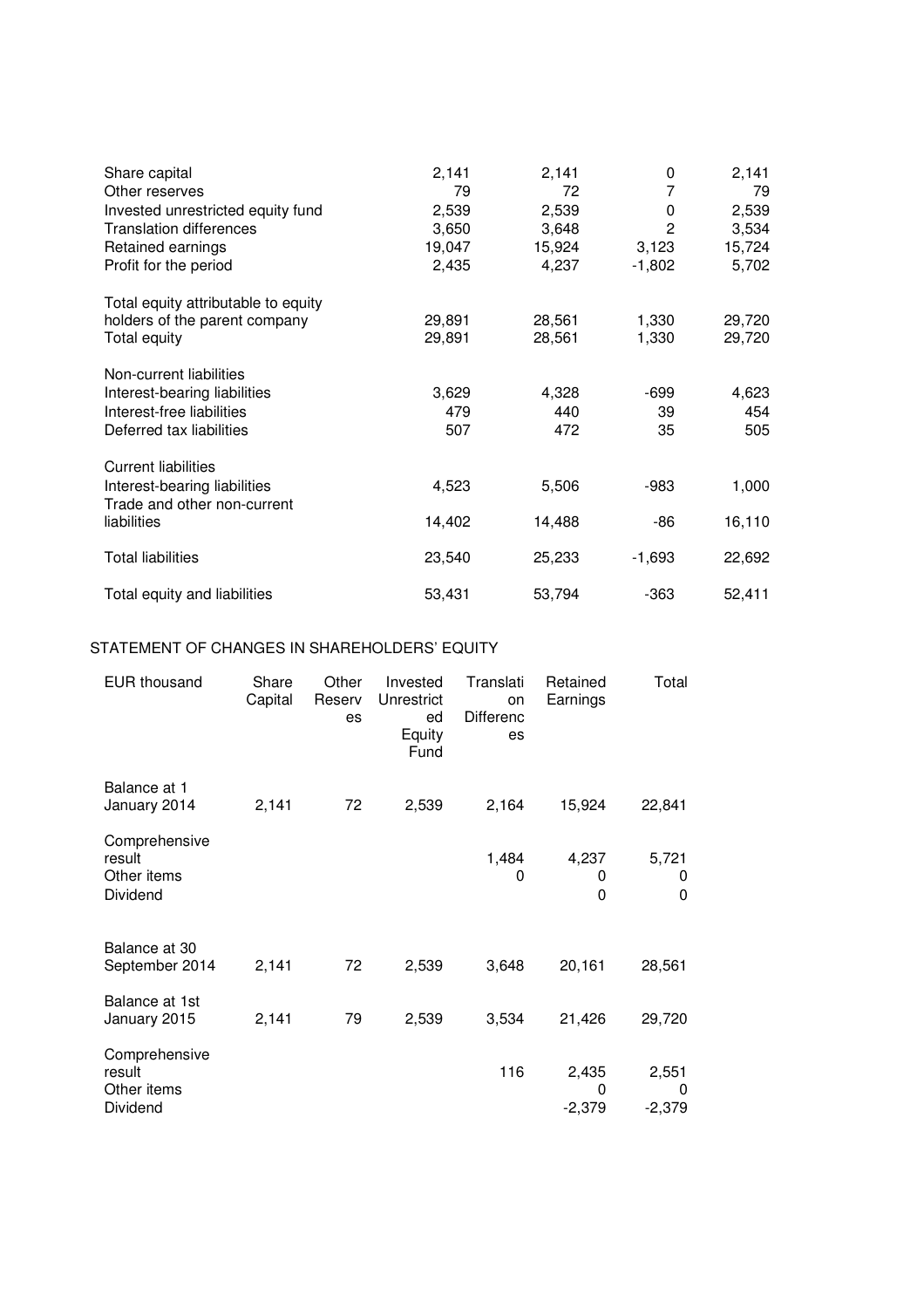| Balance at 30  |       |          |                     |  |
|----------------|-------|----------|---------------------|--|
| September 2015 | 2.141 | 79 2,539 | 3,650 21,482 29,891 |  |

# CONDENSED CONSOLIDATED CASH FLOW STATEMENT

| <b>EUR thousand</b>                                                                                                                                                                                                                                                                                                                                                                                                  |              |               |                    | $1.1. -$<br>30.9.<br>2015                                                                | $1.1. -$<br>30.9.<br>2014                                                                           | Change                                                                                                                   | $1.1. -$<br>31.12.<br>2014                                                                                         |
|----------------------------------------------------------------------------------------------------------------------------------------------------------------------------------------------------------------------------------------------------------------------------------------------------------------------------------------------------------------------------------------------------------------------|--------------|---------------|--------------------|------------------------------------------------------------------------------------------|-----------------------------------------------------------------------------------------------------|--------------------------------------------------------------------------------------------------------------------------|--------------------------------------------------------------------------------------------------------------------|
| Cash Flow from Operating Activities<br>Profit for the period<br>Adjustments<br>Change in working capital                                                                                                                                                                                                                                                                                                             |              |               |                    | 2,435<br>3,847<br>$-1,486$                                                               | 4,237<br>5,931<br>$-1,366$                                                                          | $-1,802$<br>$-2,084$<br>$-120$                                                                                           | 5,702<br>7,425<br>455                                                                                              |
| Cash Flow Generated by Operations<br>Interest paid<br>Interest received<br>Other financial items<br>Income taxes paid                                                                                                                                                                                                                                                                                                |              |               |                    | 4,796<br>$-59$<br>6<br>$-266$<br>$-1,569$                                                | 8,802<br>$-143$<br>45<br>$-143$<br>$-1,708$                                                         | $-4,006$<br>84<br>$-39$<br>$-123$<br>139                                                                                 | 13,582<br>$-167$<br>56<br>$-328$<br>$-2,464$                                                                       |
| Net Cash Flow from Operating Activities                                                                                                                                                                                                                                                                                                                                                                              |              |               |                    | 2,908                                                                                    | 6,853                                                                                               | $-3,945$                                                                                                                 | 10,679                                                                                                             |
| Cash Flow from Investing Activities                                                                                                                                                                                                                                                                                                                                                                                  |              |               |                    |                                                                                          |                                                                                                     |                                                                                                                          |                                                                                                                    |
| Capital expenditure<br>Proceeds from sale of fixed assets                                                                                                                                                                                                                                                                                                                                                            |              | $-2,765$<br>0 | $-2,406$<br>0      | $-359$<br>0                                                                              | $-4,354$<br>0                                                                                       |                                                                                                                          |                                                                                                                    |
| Cash Flow from Investing Activities                                                                                                                                                                                                                                                                                                                                                                                  |              |               |                    | $-2,765$                                                                                 | $-2,406$                                                                                            | $-359$                                                                                                                   | $-4,354$                                                                                                           |
| Cash Flow from Financing<br>Share issue<br>Proceeds from long-term borrowings<br>Instalments of long-term borrowings<br>Change in short-term loans<br>Instalments of finance lease liabilities<br>Additional capital repayment<br>Dividends paid<br>Net Cash Flow from Financing<br>Change in Liquid Funds<br>Liquid funds in the beginning of period<br>Change in liquid funds<br>Liquid funds at the end of period |              |               |                    | 0<br>0<br>$-1,000$<br>3,523<br>0<br>0<br>$-2,379$<br>144<br>287<br>8,218<br>287<br>8,505 | 0<br>5,000<br>$-2,840$<br>$-5,194$<br>-5<br>0<br>0<br>$-3,039$<br>1,408<br>9,438<br>1,408<br>10,846 | $\mathbf 0$<br>$-5,000$<br>1,840<br>8,717<br>5<br>0<br>$-2,379$<br>3,183<br>$-1,121$<br>$-1,220$<br>$-1,121$<br>$-2,341$ | 0<br>5,000<br>$-2,840$<br>$-9,700$<br>-5<br>$\mathbf 0$<br>0<br>$-7,545$<br>$-1,220$<br>9,438<br>$-1,220$<br>8,218 |
| QUARTERLY KEY FIGURES                                                                                                                                                                                                                                                                                                                                                                                                |              |               |                    |                                                                                          |                                                                                                     |                                                                                                                          |                                                                                                                    |
| <b>EUR thousand</b>                                                                                                                                                                                                                                                                                                                                                                                                  | III/<br>2015 | 1 /<br>2015   | $\sqrt{ }$<br>2015 | IV/<br>2014                                                                              | III/<br>2014                                                                                        | II/<br>2014                                                                                                              | $\frac{1}{2}$<br>2014                                                                                              |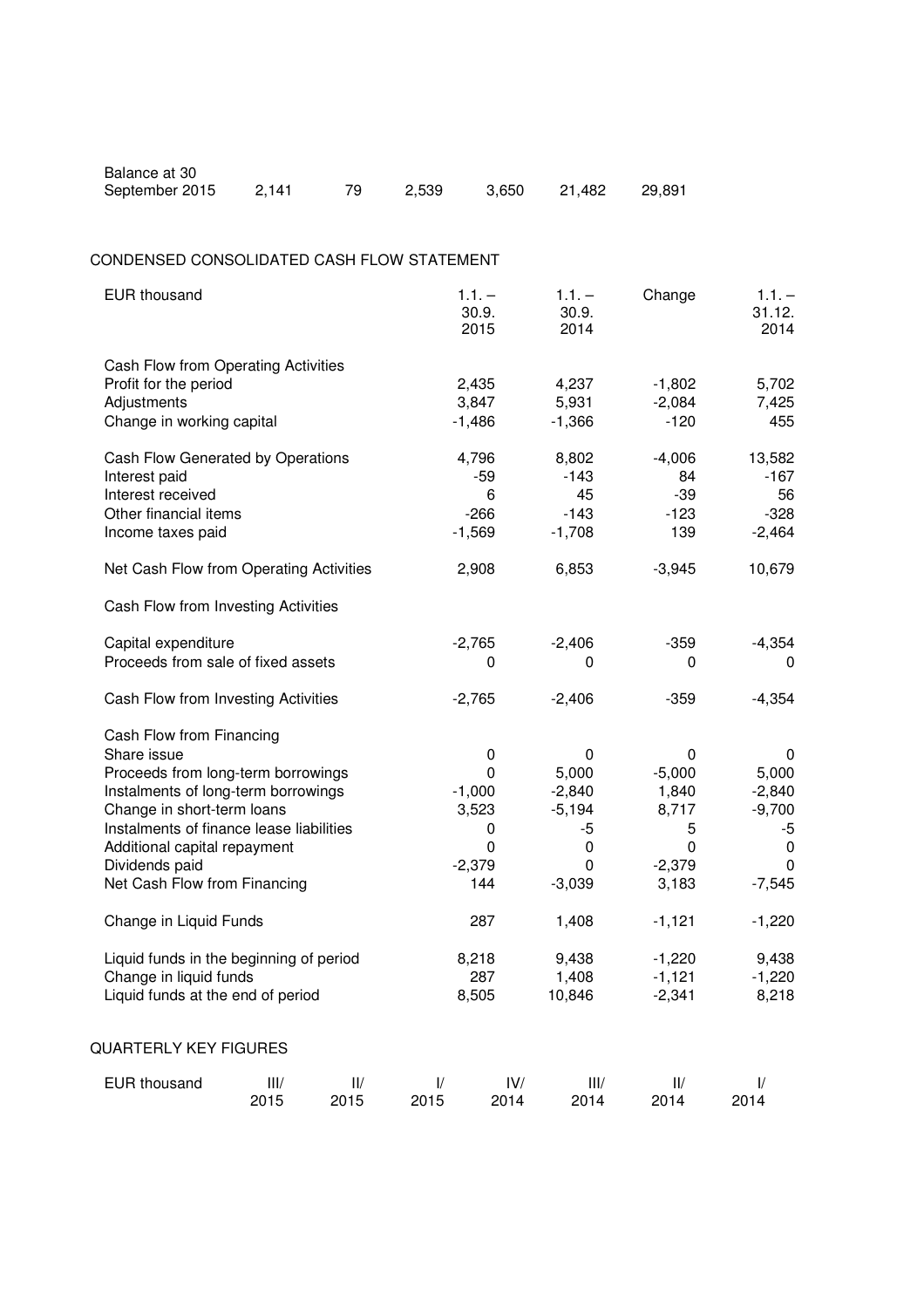| Net sales<br>Materials and                                                 | 18,006   | 21,352   | 21,495    | 21,071   | 18,950          | 21,420   | 17,811   |
|----------------------------------------------------------------------------|----------|----------|-----------|----------|-----------------|----------|----------|
| services<br>Employee                                                       | $-6,819$ | $-7,778$ | $-7,771$  | $-7,992$ | $-6,876$        | $-8,290$ | $-5,976$ |
| benefit<br>expenses<br>Depreciation                                        | $-6,005$ | $-6,733$ | $-6,450$  | $-6,068$ | $-5,595$        | $-5,635$ | $-5,393$ |
| and<br>impairment                                                          | $-721$   | $-725$   | $-711$    | $-631$   | $-1,167$        | $-654$   | $-663$   |
| Operating<br>expenses<br>Other                                             | $-4,033$ | $-4,937$ | $-4,556$  | $-4,473$ | $-3,621$        | $-3,949$ | $-4,089$ |
| operating<br>income                                                        | 38       | 169      | $-16$     | 162      | 185             | 161      | 200      |
| Operating<br>profit                                                        | 466      | 1,348    | 1,991     | 2,069    | 1,875           | 3,054    | 1,890    |
| Net financial<br>items                                                     | $-209$   | $-187$   | 72        | $-62$    | $-22$           | $-118$   | $-229$   |
| Profit before<br>taxes                                                     | 257      | 1,161    | 2,063     | 2,007    | 1,853           | 2,935    | 1,661    |
| Income taxes                                                               | $-180$   | $-361$   | $-506$    | $-542$   | $-962$          | $-706$   | $-545$   |
| Profit/loss for<br>the period                                              | 78       | 800      | 1,557     | 1,466    | 891             | 2,229    | 1,116    |
| Earnings per<br>share, EUR<br>Earnings per                                 | 0.01     | 0.07     | 0.13      | 0.12     | 0.07            | 0.19     | 0.09     |
| share, EUR,<br>diluted<br>Average                                          | 0.01     | 0.07     | 0.13      | 0.12     | 0.07            | 0.19     | 0.09     |
| number of<br>shares,<br>undiluted,<br>1,000 shares<br>Average<br>number of | 11,897   | 11,897   | 11,897    | 11,897   | 11,897          | 11,897   | 11,897   |
| shares,<br>diluted,<br>$1,000$ shares<br>Average<br>number of              | 11,897   | 11,897   | 11,897    | 11,897   | 11,897          | 11,897   | 11,897   |
| personnel                                                                  | 500      | 513      | 487       | 451      | 437             | 427      | 418      |
| COMMITMENTS AND CONTINGENCIES                                              |          |          |           |          |                 |          |          |
| <b>EUR thousand</b>                                                        |          |          | 30.9.2015 |          | 30.9.2014       |          |          |
| On own behalf<br>Mortgages<br>Corporate mortgages                          |          |          | 12,500    | 2,783    | 2,733<br>12,500 |          |          |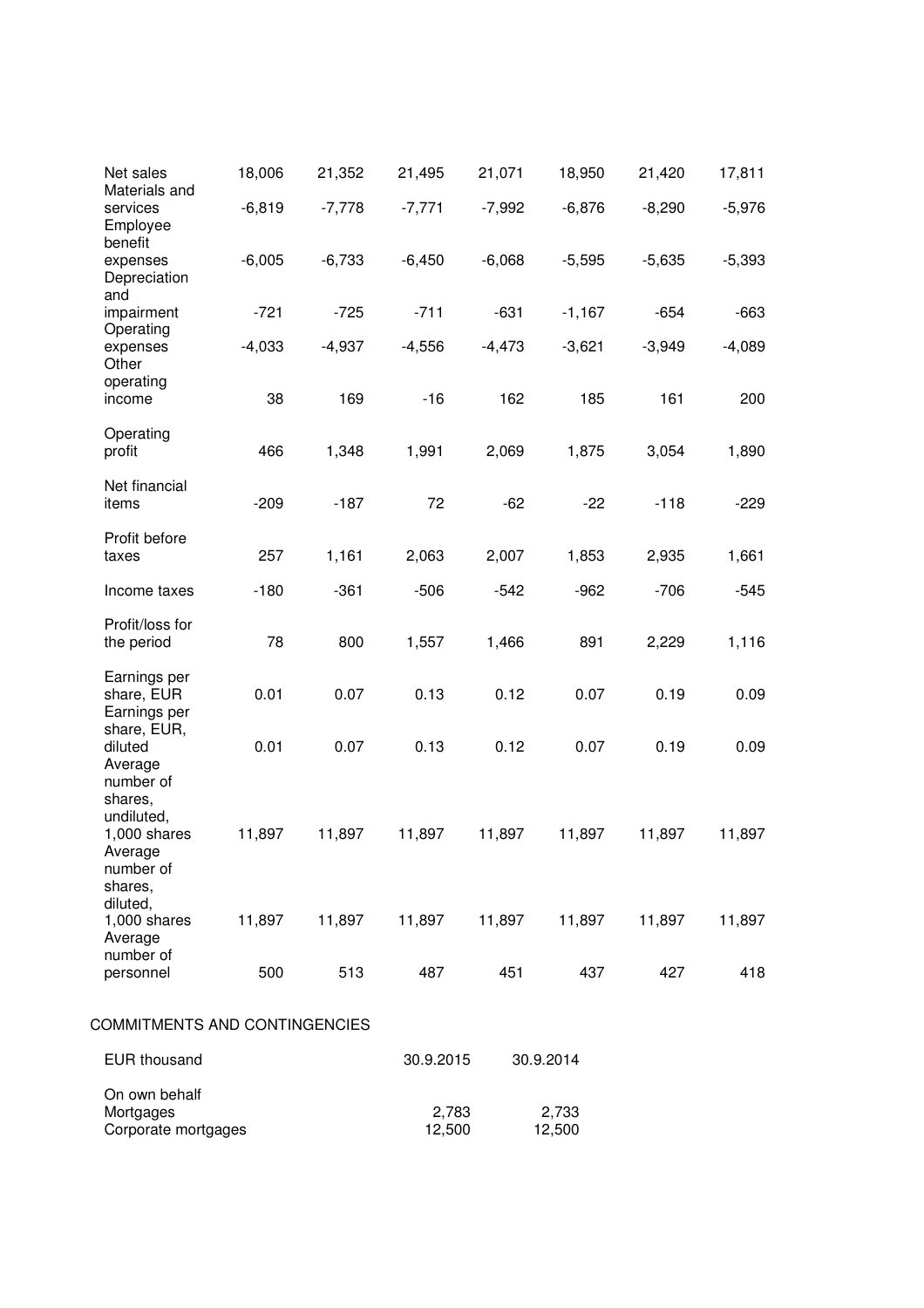| Lease liabilities |  |
|-------------------|--|
|                   |  |

| Other commitments<br>6<br>6<br>DERIVATIVE FINANCIAL INSTRUMENTS<br>Nominal values<br>30.9.2015<br>30.9.2014<br><b>EUR</b> thousand<br>Interest rate derivatives<br>2,400<br>3,000<br>Interest rate swaps<br>CONSOLIDATED KEY FIGURES<br><b>EUR thousand</b><br>$1.1. -$<br>$1.1. -$<br>Change, %<br>30.9.<br>30.9.<br>2015<br>2014<br>Continuing operations<br>Net sales<br>4.6<br>60,853<br>58,182<br>$-44.2$<br>Operating profit<br>3,805<br>6,818<br>% of net sales<br>6.3<br>11.7<br>Profit before tax<br>6,449<br>$-46.0$<br>3,481<br>5.7<br>11.1<br>% of net sales<br>2,435<br>4,237<br>$-42.5$<br>Profit for the period<br>% of net sales<br>4.0<br>7.3<br>Shareholders' equity<br>29,891<br>28,561<br>4.7<br>$-17.1$<br>Interest-bearing liabilities<br>8,152<br>9,834<br>$-21.6$<br>Cash and cash equivalents<br>8,505<br>10,846<br>$-354$<br>$-1,012$<br>65.0<br>Net interest-bearing liabilities<br>38,043<br>38,395<br>$-0.9$<br>Capital employed<br>Return on equity, %<br>10.9<br>22.0<br>13.8<br>Return on capital employed, %<br>24.7<br>56.2<br>53.1<br>Equity ratio, %<br>Net gearing, %<br>$-1.2$<br>$-3,5$<br>2,765<br>14.9<br>Capital expenditure<br>2,406<br>% of net sales<br>4.5<br>4.1<br>1,363<br>1,284<br>6.2<br>Research and development costs<br>2.2<br>2.2<br>% of net sales<br>Order intake<br>62,908<br>63,904<br>$-1.6$<br>15,697<br>$-9.2$<br>Order backlog<br>14,259<br>0.20<br>0.36<br>Earnings per share, EUR | - in next 12 months<br>- in next 1-5 years | 951<br>853 | 721<br>1,111 |                                                                                  |
|----------------------------------------------------------------------------------------------------------------------------------------------------------------------------------------------------------------------------------------------------------------------------------------------------------------------------------------------------------------------------------------------------------------------------------------------------------------------------------------------------------------------------------------------------------------------------------------------------------------------------------------------------------------------------------------------------------------------------------------------------------------------------------------------------------------------------------------------------------------------------------------------------------------------------------------------------------------------------------------------------------------------------------------------------------------------------------------------------------------------------------------------------------------------------------------------------------------------------------------------------------------------------------------------------------------------------------------------------------------------------------------------------------------------------------------------------|--------------------------------------------|------------|--------------|----------------------------------------------------------------------------------|
|                                                                                                                                                                                                                                                                                                                                                                                                                                                                                                                                                                                                                                                                                                                                                                                                                                                                                                                                                                                                                                                                                                                                                                                                                                                                                                                                                                                                                                                    |                                            |            |              |                                                                                  |
|                                                                                                                                                                                                                                                                                                                                                                                                                                                                                                                                                                                                                                                                                                                                                                                                                                                                                                                                                                                                                                                                                                                                                                                                                                                                                                                                                                                                                                                    |                                            |            |              |                                                                                  |
|                                                                                                                                                                                                                                                                                                                                                                                                                                                                                                                                                                                                                                                                                                                                                                                                                                                                                                                                                                                                                                                                                                                                                                                                                                                                                                                                                                                                                                                    |                                            |            |              |                                                                                  |
|                                                                                                                                                                                                                                                                                                                                                                                                                                                                                                                                                                                                                                                                                                                                                                                                                                                                                                                                                                                                                                                                                                                                                                                                                                                                                                                                                                                                                                                    |                                            |            |              |                                                                                  |
|                                                                                                                                                                                                                                                                                                                                                                                                                                                                                                                                                                                                                                                                                                                                                                                                                                                                                                                                                                                                                                                                                                                                                                                                                                                                                                                                                                                                                                                    |                                            |            |              |                                                                                  |
|                                                                                                                                                                                                                                                                                                                                                                                                                                                                                                                                                                                                                                                                                                                                                                                                                                                                                                                                                                                                                                                                                                                                                                                                                                                                                                                                                                                                                                                    |                                            |            |              | $1.1. -$<br>31.12.<br>2014                                                       |
|                                                                                                                                                                                                                                                                                                                                                                                                                                                                                                                                                                                                                                                                                                                                                                                                                                                                                                                                                                                                                                                                                                                                                                                                                                                                                                                                                                                                                                                    |                                            |            |              | 79,253<br>8,887<br>11.2<br>8,457<br>10.7<br>5,702<br>7.2                         |
|                                                                                                                                                                                                                                                                                                                                                                                                                                                                                                                                                                                                                                                                                                                                                                                                                                                                                                                                                                                                                                                                                                                                                                                                                                                                                                                                                                                                                                                    |                                            |            |              | 29,720<br>5,623<br>8,218<br>$-2,595$<br>35,342<br>21.7<br>25.2<br>56.9<br>$-8.7$ |
|                                                                                                                                                                                                                                                                                                                                                                                                                                                                                                                                                                                                                                                                                                                                                                                                                                                                                                                                                                                                                                                                                                                                                                                                                                                                                                                                                                                                                                                    |                                            |            |              | 4,354<br>5.5<br>1,837<br>2.3                                                     |
|                                                                                                                                                                                                                                                                                                                                                                                                                                                                                                                                                                                                                                                                                                                                                                                                                                                                                                                                                                                                                                                                                                                                                                                                                                                                                                                                                                                                                                                    |                                            |            |              | 82,327<br>12,833                                                                 |
| 2.51<br>Equity per share, EUR<br>2.40                                                                                                                                                                                                                                                                                                                                                                                                                                                                                                                                                                                                                                                                                                                                                                                                                                                                                                                                                                                                                                                                                                                                                                                                                                                                                                                                                                                                              | Earnings per share, EUR, diluted           | 0.20       | 0.36         | 0.48<br>0.48<br>2.50                                                             |

Average number of shares